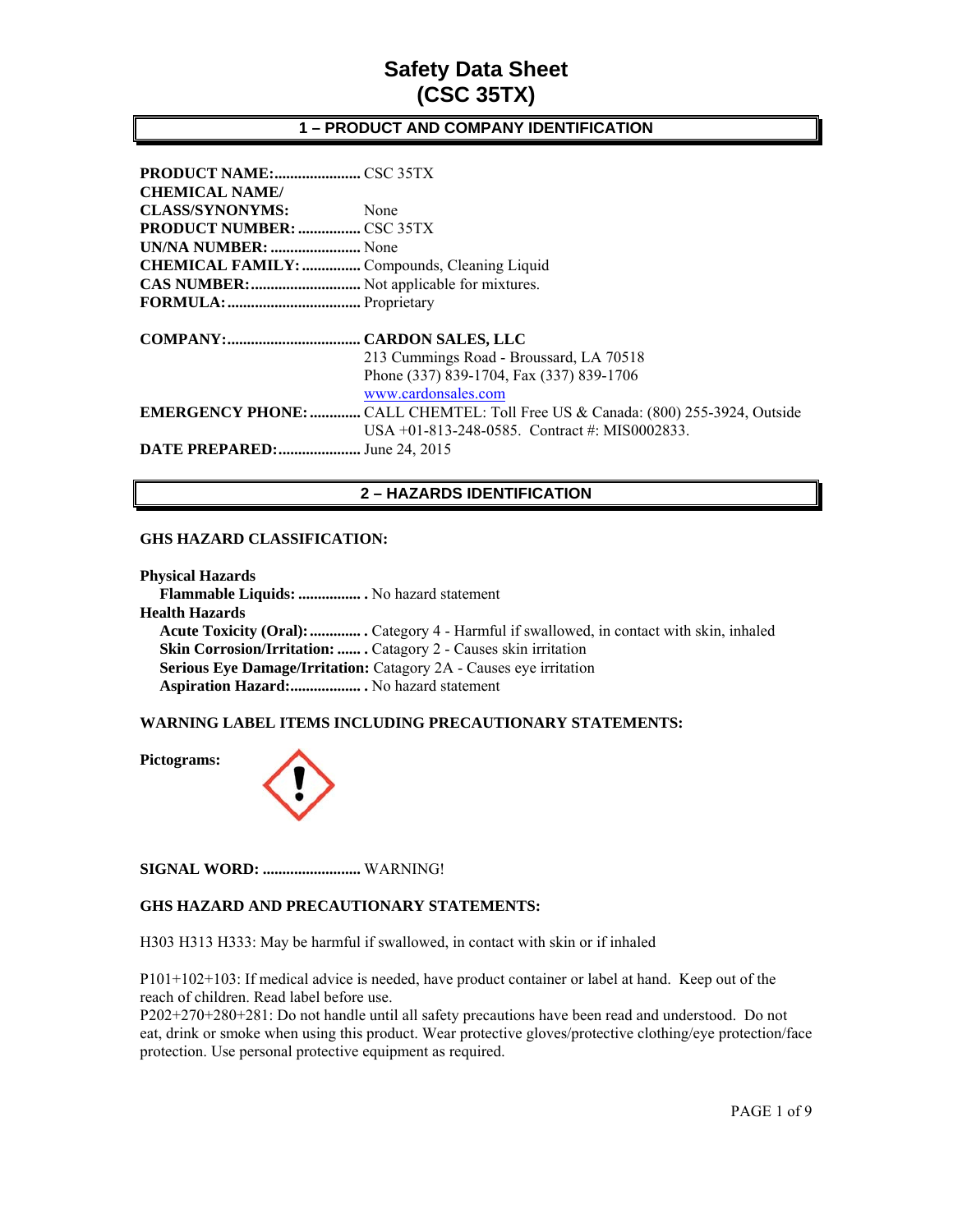P501: Dispose of contents/container: Treatment, storage, transportation and disposal must be in accordance with Federal, State/Provincial and Local Regulations. Regulations may vary in different locations. Characterization and compliance with applicable laws are the responsibility solely of the generator. Whatever cannot be saved for recovery or recycling should be managed in an appropriate and approved waste disposal facility. Processing, use or contamination of this product may change the waste management options. State and local disposal regulations may differ from federal disposal regulations. Dispose of container and unused contents in accordance with federal, state and local requirements.

**TOTAL VOC's:**  $\leq 2\%$ 

| <b>3 – COMPOSITION / INFORMATION ON INGREDIENTS</b> |                |                   |
|-----------------------------------------------------|----------------|-------------------|
| <b>HAZARDOUS INGREDIENT</b>                         | <b>PERCENT</b> | <b>CAS NUMBER</b> |
| Glycol Ether EB                                     | $1 - 5$        | $111 - 76 - 2$    |
| <b>Trisodium Phosphate</b>                          | $1 - 5$        | 7601-54-9         |
| Sodium Silicate                                     | $1 - 5$        | 6834-92-0         |
| Nonionic Surfactants                                | $3 - 7$        | 9016-45-9         |

## **4 – FIRST-AID MEASURES**

| <b>BREATHING (INHALATION):</b> Remove from exposure area to fresh air immediately. If breathing has<br>stopped, perform artificial resuscitation. Keep person warm and at rest.<br>Treat symptomatically and supportively. Seek medical attention<br>immediately. Qualified medical personnel should consider<br>administering oxygen. |
|----------------------------------------------------------------------------------------------------------------------------------------------------------------------------------------------------------------------------------------------------------------------------------------------------------------------------------------|
| <b>SWALLOWING (INGESTION)</b> : Give large amounts of fresh water or milk immediately. Do not give<br>anything by mouth if person is unconscious or otherwise unable to<br>swallow. If vomiting occurs, keep head below hips to prevent<br>aspiration. Treat symptomatically and supportively. Seek medical<br>attention immediately.  |
| Flush eye with copious quantities of water. If persistent irritation<br>occurs, obtain medical attention.                                                                                                                                                                                                                              |
| water. If persistent irritation occurs, obtain medical attention. When<br>using high pressure equipment, injection of product under the skin can<br>occur. If high pressure injuries occur, the casualty should be sent<br>immediately to a hospital. Do not wait for symptoms to develop.                                             |
| distress in the patient. Consideration should be given to the possibility<br>that overexposure to materials other than this product may have<br>occurred.                                                                                                                                                                              |

#### **5 – FIRE-FIGHTING MEASURES**

|                                                    | <b>GENERAL FIRE HAZARDS:</b> Water based blend - Non Flammable                                                  |
|----------------------------------------------------|-----------------------------------------------------------------------------------------------------------------|
| <b>AUTOIGNITION TEMP:</b>                          | None - Water based material                                                                                     |
| <b>EXTINGUISHING MEDIA:</b>                        | Determined by surrounding material. In case of fire, use water fog, dry<br>chemical, $CO2$ , or "alcohol" foam. |
| <b>SPECIAL FIRE FIGHTING</b><br><b>PROCEDURES:</b> | Spilled product on ground may be slippery.                                                                      |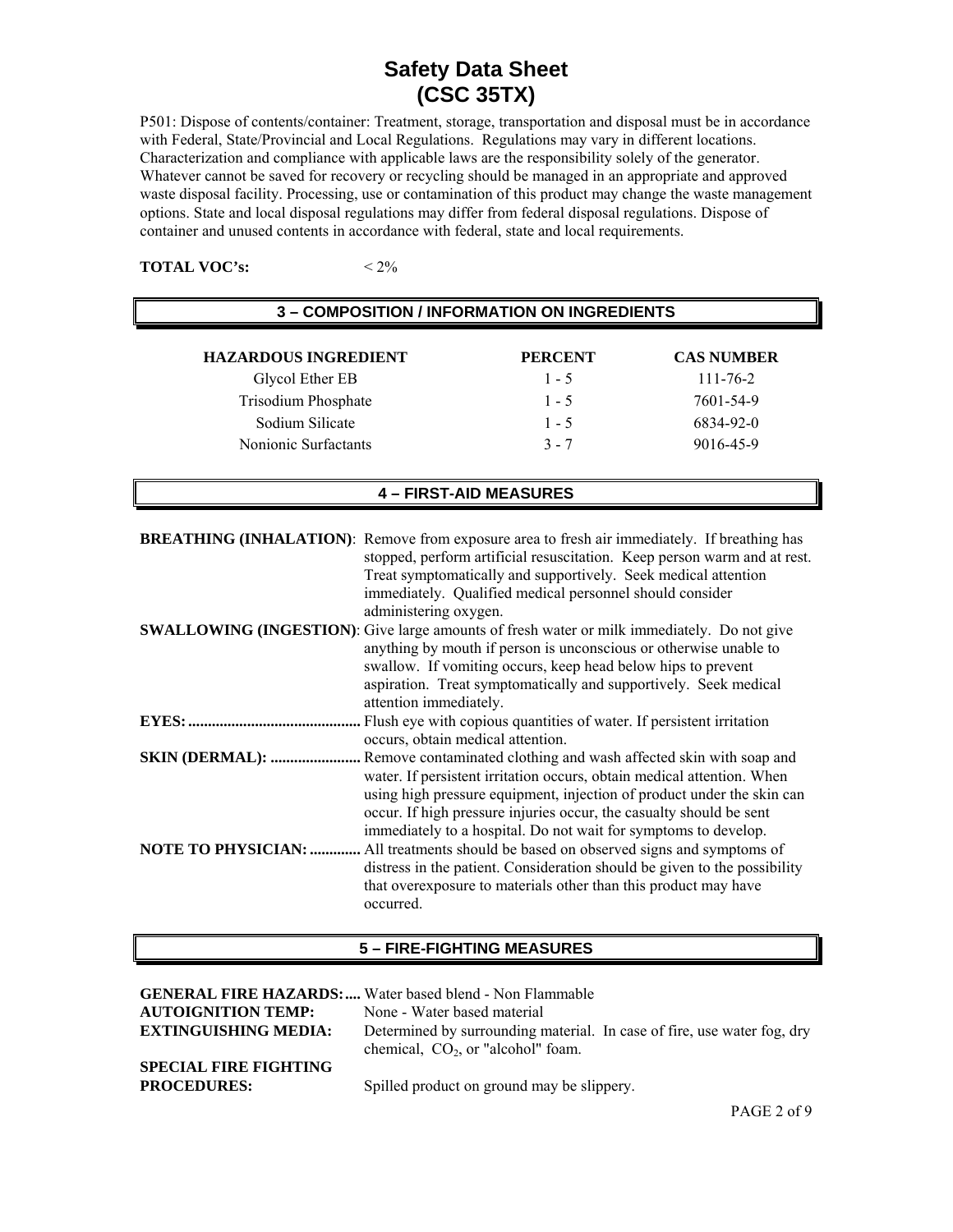| UNUSUAL FIRE AND |                                                                                              |
|------------------|----------------------------------------------------------------------------------------------|
|                  | <b>EXPLOSION HAZARDS:</b> Containers may explode from internal pressure if confined to fire. |
|                  | Cool with water spray.                                                                       |

## **6 – ACCIDENTAL RELEASE MEASURES**

| <b>WASTE DISPOSAL: </b> | <b>SPILL PROCEDURES:</b> Wear appropriate personal protective equipment before approaching<br>spill site. For small spills, dilute with water to sewer if allowed by<br>local and state regulations. If unable to wash product with water,<br>absorb with inert material (sand or other approved material) and<br>dispose of in accordance with applicable regulations.<br>Treatment, storage, transportation and disposal must be in accordance<br>with Federal, State/Provincial and Local Regulations. Regulations may<br>vary in different locations. Characterization and compliance with<br>applicable laws are the responsibility solely of the generator. Whatever                     |
|-------------------------|------------------------------------------------------------------------------------------------------------------------------------------------------------------------------------------------------------------------------------------------------------------------------------------------------------------------------------------------------------------------------------------------------------------------------------------------------------------------------------------------------------------------------------------------------------------------------------------------------------------------------------------------------------------------------------------------|
| <b>RCRA STATUS:</b>     | cannot be saved for recovery or recycling should be managed in an<br>appropriate and approved waste disposal facility. Processing, use or<br>contamination of this product may change the waste management<br>options. State and local disposal regulations may differ from federal<br>disposal regulations. Dispose of container and unused contents in<br>accordance with federal, state and local requirements.<br>If discarded in its purchased form, it is not a RCRA hazardous waste. It<br>is the responsibility of the product user to determine at the time of<br>disposal, whether a material containing the product should be classified<br>as a hazardous waste. (40CFR261.20-24). |
|                         | 7 - HANDLING and STORAGE                                                                                                                                                                                                                                                                                                                                                                                                                                                                                                                                                                                                                                                                       |
| <b>STORAGE:</b>         | Keep in a tightly closed container, stored in a cool, dry, ventilated area<br>below 44°C (110°F). Protect against physical damage. Isolate from<br>incompatible substances. Containers of this material may be hazardous<br>when empty since they retain product residues (vapors, liquid); observe                                                                                                                                                                                                                                                                                                                                                                                            |
| HANDLING:               | all warnings and precautions listed for the product. Drum must not be<br>washed out or used for other purposes.<br>Avoid contact with eyes, skin and clothing. Do not inhale vapors and<br>fumes. Wash thoroughly after handling. Use only with adequate<br>ventilation. Do not take internally. For industrial use only.                                                                                                                                                                                                                                                                                                                                                                      |

## **8 – EXPOSURE CONTROLS / PERSONAL PROTECTION**

### **OCCUPATIONAL EXPOSURE LIMITS**

| <b>HAZARDOUS INGREDIENT</b> | PEL              | <b>TLV-TWA</b>   | <b>NOTES</b> |
|-----------------------------|------------------|------------------|--------------|
| Glycol Ether EB             | 50ppm            | 20 ppm           |              |
| <b>Trisodium Phosphate</b>  | None Established | None Established |              |
| Sodium Silicate             | None Established | None Established |              |
| Nonionic Surfactants        | None Established | None Established |              |

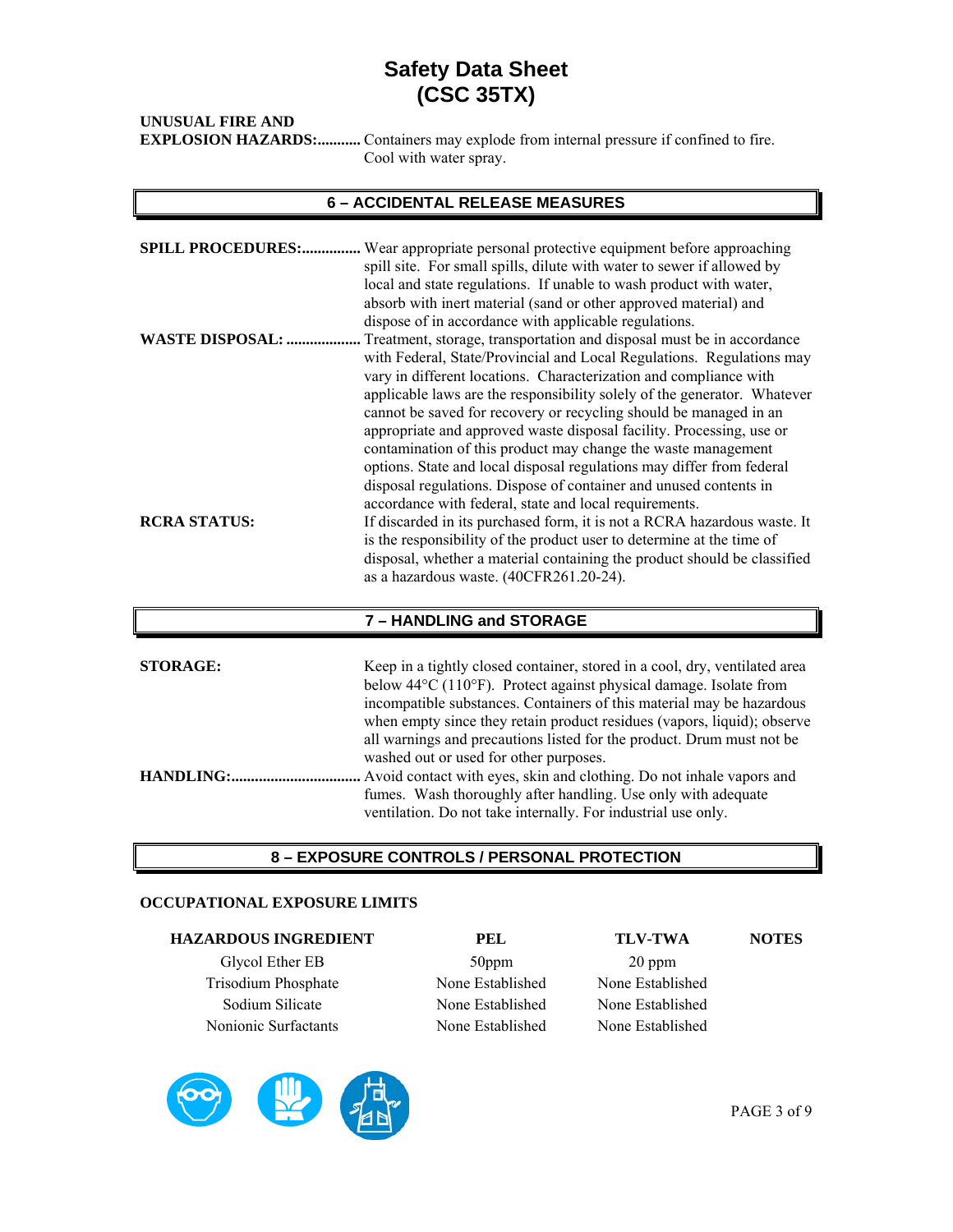| <b>EXPOSURE CONTROLS:</b>   | Good general ventilation (typically 10 air changes per hour) should be<br>used. Ventilation rates should be matched to conditions. If applicable,<br>use process enclosures, local exhaust ventilation, or other engineering<br>controls to maintain airborne levels below recommended exposure<br>limits. If exposure limits have not been established, maintain airborne<br>levels to an acceptable level. Please refer to the ACGIH document,<br>Industrial Ventilation, A Manual of Recommended Practices, most<br>recent edition, for details.                                                      |
|-----------------------------|----------------------------------------------------------------------------------------------------------------------------------------------------------------------------------------------------------------------------------------------------------------------------------------------------------------------------------------------------------------------------------------------------------------------------------------------------------------------------------------------------------------------------------------------------------------------------------------------------------|
|                             | <b>RESPIRATORY PROTECTION:</b> If engineering controls do not maintain airborne concentrations below                                                                                                                                                                                                                                                                                                                                                                                                                                                                                                     |
|                             | recommended exposure limits (where applicable) or to an acceptable<br>level (in countries where exposure limits have not been established), an<br>approved respirator must be worn. In the United States of America, if<br>respirators are used, a program should be instituted to assure<br>compliance with OSHA Standard 63 FR 1152, January 8, 1998.<br>Respirator type: Air-purifying respirator with an appropriate,<br>government approved (where applicable), air-purifying filter, cartridge<br>or canister. Contact health and safety professional or manufacturer for<br>specific information. |
| <b>PROTECTIVE CLOTHING:</b> | Eye/face protection: Wear chemical goggles; face shield (if splashing<br>is possible). Skin protection: Chemical resistant, impermeable gloves.<br>Gloves should be tested to determine suitability for prolonged contact.<br>Use of impervious apron and boots are recommended.                                                                                                                                                                                                                                                                                                                         |
| <b>ADDITIONAL MEASURES:</b> | Handle in accordance with good industrial hygiene and safety practice.<br>Wash thoroughly with soap and water after handling and before eating,<br>drinking, or using tobacco. Safety shower and eye wash should be<br>available close to work areas.                                                                                                                                                                                                                                                                                                                                                    |

## **9 – PHYSICAL / CHEMICAL PROPERITES**

| <b>BOILING POINT:</b>                     | $212^{\circ}$ F (100 $^{\circ}$ C) |
|-------------------------------------------|------------------------------------|
| FREEZING POINT:  32°F                     |                                    |
| FLASHPOINT: Non-flammable material        |                                    |
| <b>UPPER FLAME LIMIT (%):  NA</b>         |                                    |
| <b>LOWER FLAME LIMIT (%):  NA</b>         |                                    |
| VAPOR PRESSURE: ND                        |                                    |
| VAPOR DENSITY (AIR=1):  > 1               |                                    |
| <b>SPECIFIC GRAVITY: </b> 1.01 - 1.05     |                                    |
|                                           |                                    |
| <b>SOLUBILITY IN WATER:  Complete</b>     |                                    |
| <b>VOLATILITY</b>                         |                                    |
| <b>INCLUDING WATER:</b>                   | 8.60 pounds per gallon             |
| <b>MOLECULAR WEIGHT:  NA</b>              |                                    |
| <b>EVAPORATION RATE:</b> Similar to Water |                                    |
| PHYSICAL STATE:  Liquid                   |                                    |
|                                           |                                    |
|                                           |                                    |
|                                           |                                    |

## **10 – STABILITY and REACTIVITY**

**STABILITY: .................................** Stable **HAZARDOUS DECOMP.: .........** Will not occur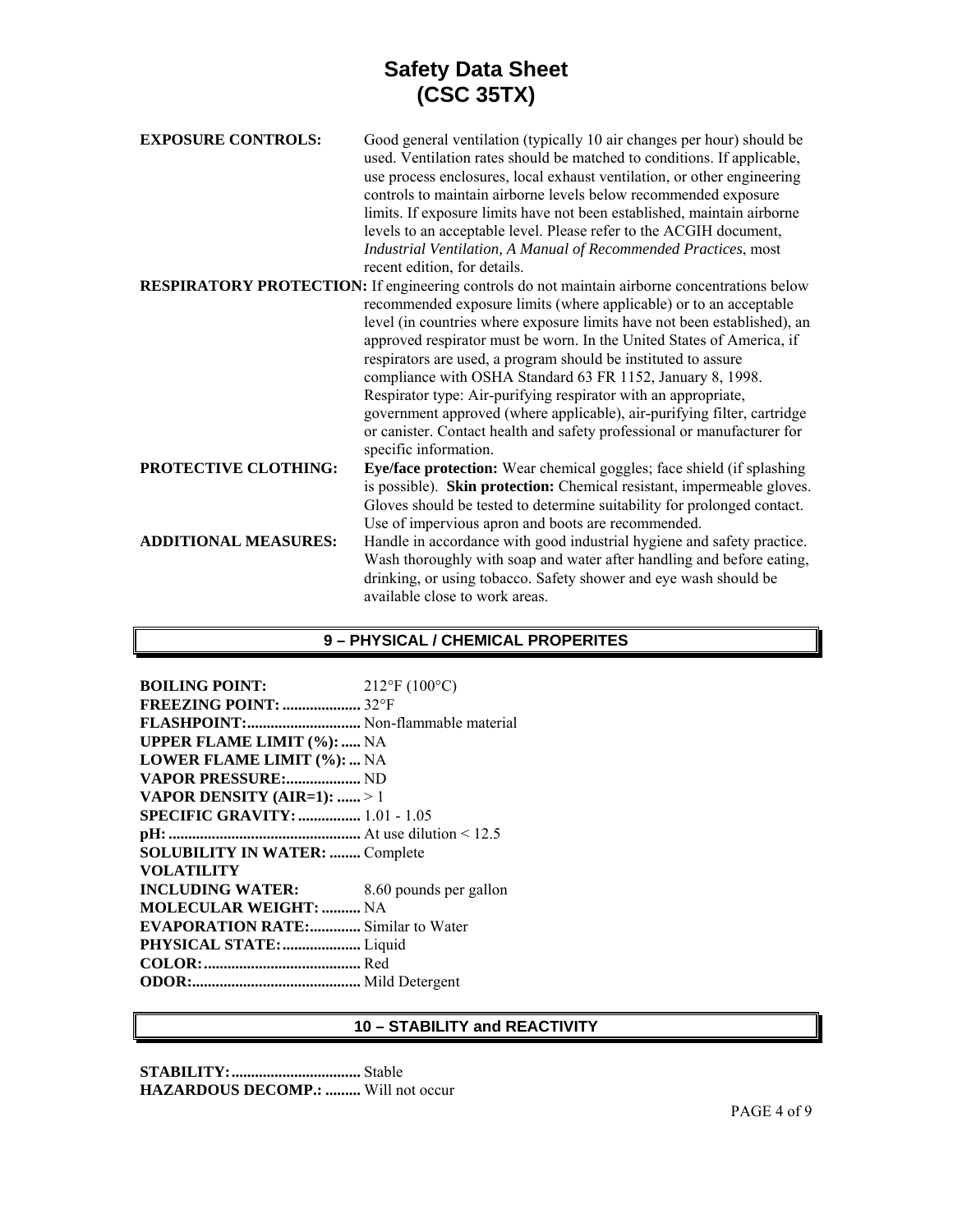**INCOMPATIBILITY: .................** Oxidizers or Oxidizing Materials. **HAZARDOUS REACTIONS:** Not expected to be Explosive, Self-Reactive, Self-Heating, or an Organic Peroxide under US GHS Definition(s).

### **11 – TOXICOLOGICAL INFORMATION**

**IARC**: No component of this product present at levels greater than or equal to 0.1% is identified as probable, possible or confirmed human carcinogen by IARC. **ACGIH**: No component of this product present at levels greater than or equal to 0.1% is identified as a carcinogen or potential carcinogen by ACGIH. **NTP**: No component of this product present at levels greater than or equal to 0.1% is identified as a known or anticipated carcinogen by NTP. **OSHA**: No component of this product present at levels greater than or equal to 0.1% is identified as a carcinogen or potential carcinogen by OSHA.

**THRESHOLD LIMIT VALUE: .** None Established for this Product

| <b>LISTED CARCINOGEN:</b> | This product IS NOT listed in the National Toxicology Program (NTP)   |
|---------------------------|-----------------------------------------------------------------------|
|                           | Report on Carcinogens (latest edition) or has been found to be a      |
|                           | potential carcinogen in the International Agency for Research on      |
|                           | Cancer (IARC) Monographs (latest editions) or found to be a potential |
|                           | carcinogen by OSHA.                                                   |
| <b>MEDICAL CONDITION</b>  |                                                                       |
| <b>AGGRAVATED:</b>        | Existing dermatitis.                                                  |

#### **INFORMATION ON ACUTE TOXICOLOGICAL EFFECTS**

#### **ORAL**

 **Product: ....................................** Irritant to mucous membranes, esophagus and stomach. Abdominal pain, nausea, vomiting, general gastro-intestinal upset can be expected.

#### **DERMAL**

 **Product: ....................................** Skin contact may aggravate existing dermatitis.

#### **INHALATION**

 **Product: ....................................** Respiratory tract irritant. High concentrations of vapor may cause irritation of the respiratory tract, experienced as nasal discomfort and discharge, possibly with chest pain and coughing.

#### **REPEATED DOSE TOXICITY**

 **Product: ....................................** No Data Available

#### **SKIN CORROSION / IRRITATION**

 **Product: ....................................** Repeated and prolonged exposure to concentrated material may cause dermatitis.

#### **SERIOUS EYE DAMAGE / IRRITATION**

 **Product: ....................................** May cause mild to severe eye irritation

#### **RESPIRATORY OR SKIN SENSITIZATION**

 **Product: ....................................** No Data Available

#### **MUTAGENCITY**

**IN VITRO Product: ....................................** No Data Available **IN VIVO Product: ....................................** No Data Available **Specified Substance(s) Information as provided by manufacturer** 

2-butoxyethanol; butyl cellosolve No Data Available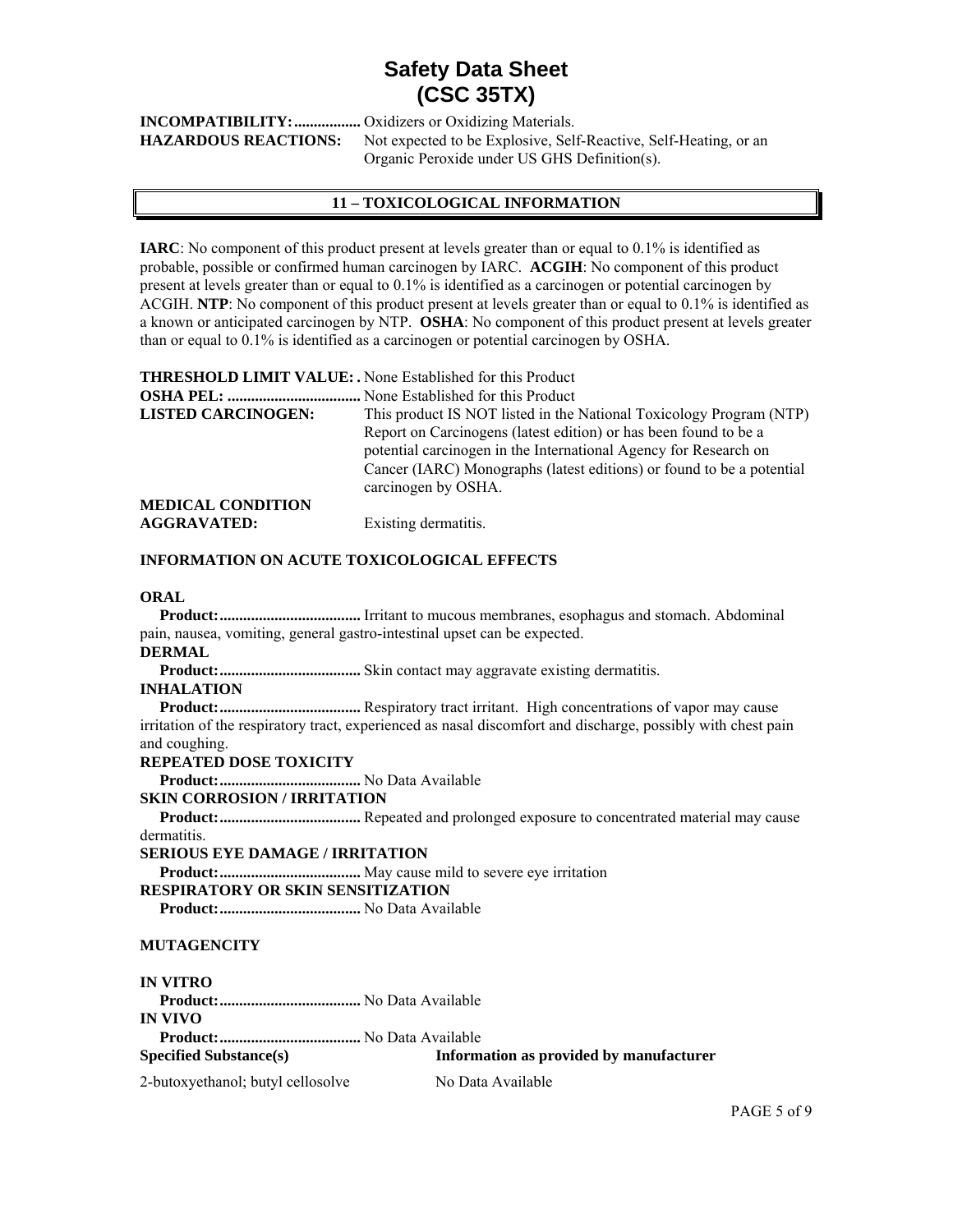#### **CARCINOGENICITY**

 **Product: ....................................** Based on available data the classification criteria are not met. Not classified as hazardous.

#### **REPODUCTIVE TOXICITY**

 **Product: ....................................** Based on available data the classification criteria are not met. Not classified as hazardous.

#### **SPECIFIC TARGET ORGAN TOXICITY – SINGLE EXPOSURE**

 **Product: GENERAL:** Liquid or vapors may be irritating to skin and eyes. **INHALATION:** High concentrations of vapor may cause irritation of the respiratory tract, experienced as nasal discomfort and discharge, possibly with chest pain and coughing. Headache, nausea, vomiting, dizziness, and drowsiness may occur. **EYES:** May cause mild to severe irritation experienced as discomfort or pain, excess blinking and tear production, possibly with marked redness and swelling of the conjunctiva. **SKIN:**  Brief contact may cause slight irritation with itching and local redness. Prolonged contact, especially with concentrate, may cause more severe irritation, with discomfort or pain. **SWALLOWING:** May cause headache, dizziness, in-coordination, nausea, vomiting, diarrhea, and general weakness.

#### **SPECIFIC TARGET ORGAN TOXICITY – REPEATED EXPOSURE**

 **Product: ....................................** The effects of long-term, low-level exposures to this product have not been determined. Safe handling of this material on a long-term basis should emphasize the avoidance of all effects from repetitive acute exposure. This product may aggravate existing eye, skin, and respiratory conditions.

#### **ASPIRATION HAZARD**

 **Product: ....................................** Droplets of the product aspirated into the lungs through ingestion or vomiting may cause chemical pneumonia.

#### **OTHER ADVERSE EFFECTS**

 **Product: ....................................** Negligible ecotoxicity

#### **12 – ECOLOGICAL INFORMATION**

#### **ACUTE TOXICITY**

#### **FISH**

**Product:** Fish, practically non toxic: LL/EL/IL50 > 100 mg/l **AQUATIC INVERTEBRATES Product:** Daphnia magna, practically non toxic: LL/EL/IL50 > 100 mg/l

#### **CHRONIC TOXICITY**

**FISH Product: ....................................** No data available **AQUATIC INVERTEBRATES Product: ....................................** No data available **TOXICITY TO AQUATIC PLANTS Product: ....................................** Algae, practically non toxic: LL/EL/IL50 > 100 mg/l

#### **PERSISTENCE AND DEGRADABILITY**

#### **BIODEGRADATION**

 **Product: ....................................** Biodegradability under aerobic static laboratory conditions is high (BOD20 or BOD28 / THOD greater than 80%). **BIOLOGICAL OXYGEN DEMAND** 

 **Product: ....................................** No data available

### **CHEMICAL OXYGEN DEMAND**

 **Product: ....................................** No data available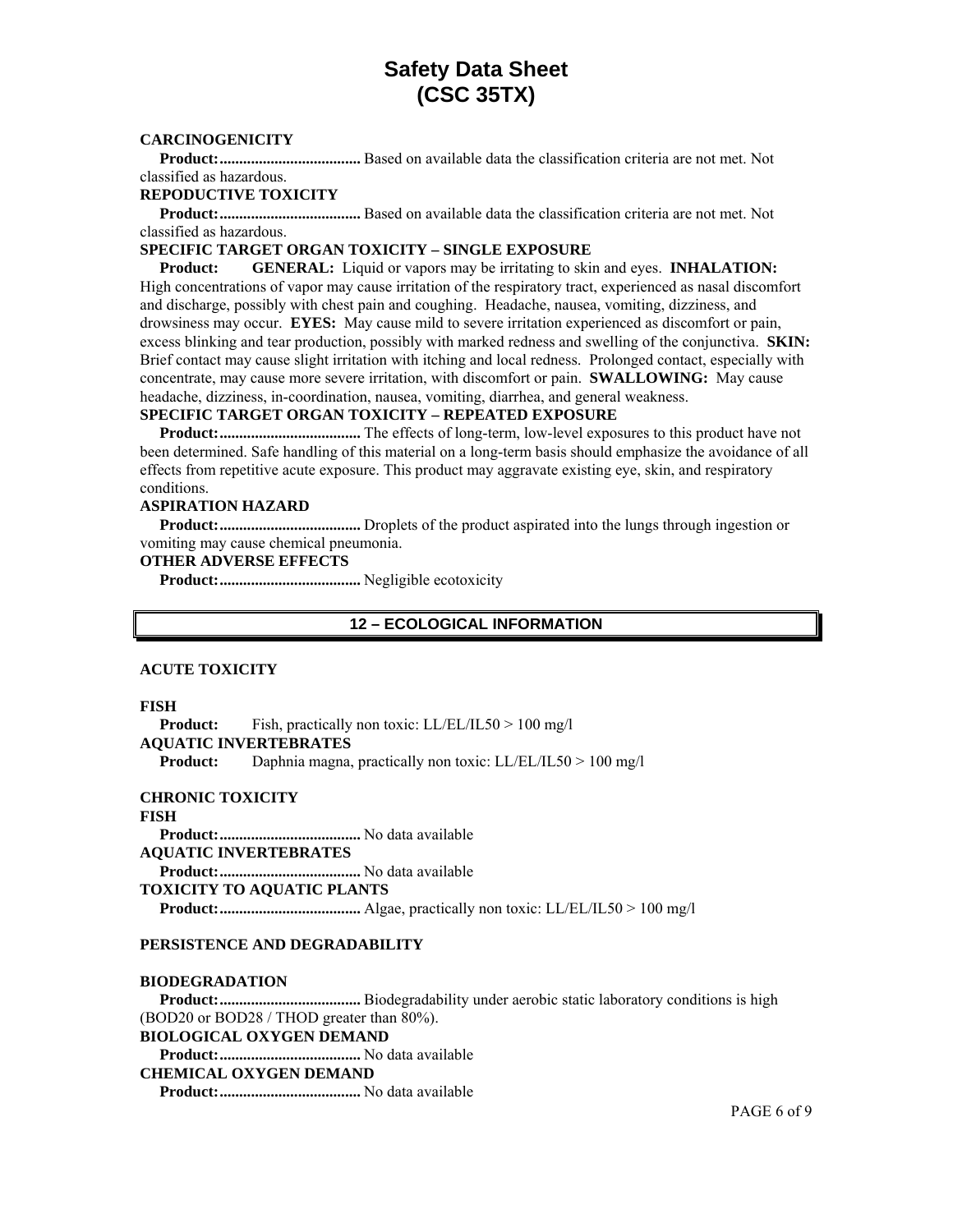### **BOD / COD RATIO**

 **Product: ....................................** No data available

**BIOACCUMULATIVE POTENTIAL** 

 **Product: ....................................** Potential to bioaccumate is low.

**MOBILITY IN SOIL** 

 **Product: ....................................** Expected to partition to water.

## **RESULTS OF PBT AND mPvB ASSESSMENT**

 **Product: ....................................** Not fulfilling PBT (persistent/bioaccumulative/toxic) criteria. Not fulfilling vPvB (very persistent, very bioaccumulative) criteria.

#### **OTHER ADVERSE EFFECTS**

 **Product: ...................................** No data available

### **13 –DISPOSAL CONSIDERATIONS**

| applicable laws are the responsibility solely of the generator. Whatever<br>cannot be saved for recovery or recycling should be managed in an<br>appropriate and approved waste disposal facility. Processing, use or<br>contamination of this product may change the waste management<br>options. State and local disposal regulations may differ from federal                                         |
|---------------------------------------------------------------------------------------------------------------------------------------------------------------------------------------------------------------------------------------------------------------------------------------------------------------------------------------------------------------------------------------------------------|
| disposal regulations. Dispose of container and unused contents in<br>accordance with federal, state and local requirements.<br>If discarded in its purchased form, it is not a RCRA hazardous waste. It<br>is the responsibility of the product user to determine at the time of<br>disposal, whether a material containing the product should be classified<br>as a hazardous waste. (40CFR261.20-24). |
|                                                                                                                                                                                                                                                                                                                                                                                                         |

#### **14 – TRANSPORTATION INFORMATION**

*Important Note: Shipping descriptions may vary based on mode of transport, quantities, package size, and/or origin and destination. Consult your company's Hazardous Materials/Dangerous Goods expert for information specific to your situation.* 

| UN/NA NUMBER:  None                        |                                                                                                                                                                                                                                                                   |
|--------------------------------------------|-------------------------------------------------------------------------------------------------------------------------------------------------------------------------------------------------------------------------------------------------------------------|
| <b>PROPER SHIPPING NAME:</b> Non-Regulated |                                                                                                                                                                                                                                                                   |
| HAZARD CLASS:  None                        |                                                                                                                                                                                                                                                                   |
| <b>PACKAGING GROUP : </b> None             |                                                                                                                                                                                                                                                                   |
|                                            |                                                                                                                                                                                                                                                                   |
|                                            | <b>ENVIRONMENTAL HAZARD:</b> Because of modern treatment methods or method of use of this product,<br>only an insignificant amount of the ingredients reaches the<br>environment. That amount is at such levels as to typically not cause any<br>adverse effects. |
| <b>REPORTABLE QUANTITY:</b> None           |                                                                                                                                                                                                                                                                   |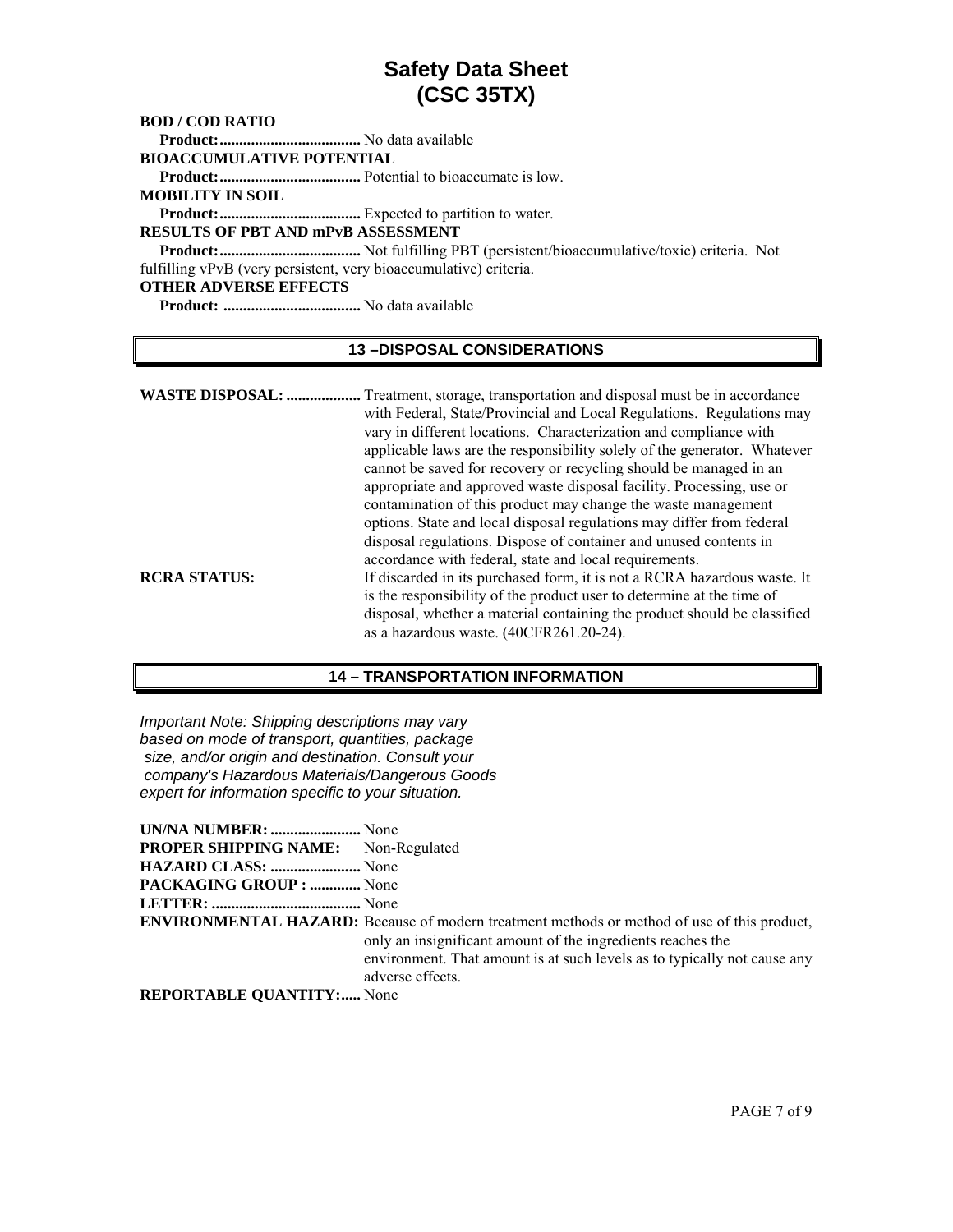## **15 - REGULATIONS**

This Safety Data Sheet conforms to ANSI Z400.5, and to the format requirements and the International Chemical Safety Cards of the Global Harmonizing System. This SDS complies with 29 CFR 1910.1200 (HAZARD COMMUNICATION STANDARD). **IMPORTANT:** Read this SDS before handling & disposing of this product. Pass this information on to employees, customers, & users of this product.

#### EPA SRA Title III Chemical Listings:

|                               | <b>TSCA STATUS: </b> This product is listed on the TSCA inventory. If this product is a blend, |
|-------------------------------|------------------------------------------------------------------------------------------------|
|                               | all ingredients in the product are listed on the TSCA Inventory List.                          |
|                               | Any impurities present in this product are exempt from listing.                                |
|                               |                                                                                                |
| <b>SECTION 304:</b> None      |                                                                                                |
|                               |                                                                                                |
| <b>SARA SECTION 313:</b> None |                                                                                                |
|                               |                                                                                                |
|                               |                                                                                                |
|                               |                                                                                                |
|                               |                                                                                                |
|                               |                                                                                                |

**CLEAN WATER ACT: ...............** None

#### **IMDG – International Marine Dangerous Goods Code**

Class Non Regulated - Possible Shipping Description(s): Non Regulated **IATA**  Class Non Regulated - Possible Shipping Description(s): Non Regulated

#### **DEA Chemical Trafficking Act:..** No

#### **16 – OTHER INFORMATION**

| HMIS*                      |   |  |
|----------------------------|---|--|
| <b>HEALTH</b>              |   |  |
| <b>FLAMMABILITY</b>        |   |  |
| <b>REACTIVITY</b>          |   |  |
| <b>PERSONAL PROTECTION</b> | r |  |

*\*HMIS®HAZARD INDEX: 0=Minimal Hazard, 1=Slight Hazard, 2=Moderate Hazard, 3=Serious Hazard, 4=Severe Hazard.* HMIS® rating involves data interpretations that may vary from company to company. They are intended only for rapid, general identification of the magnitude of the specific hazard. To deal adequately with the safe handling of this material, *all the information contained in this SDS and product label must be considered.*

ND = No Data, NA = Not Applicable/Not Available,  $\leq$  = Less than or equal to,  $\geq$  = Greater than or equal to